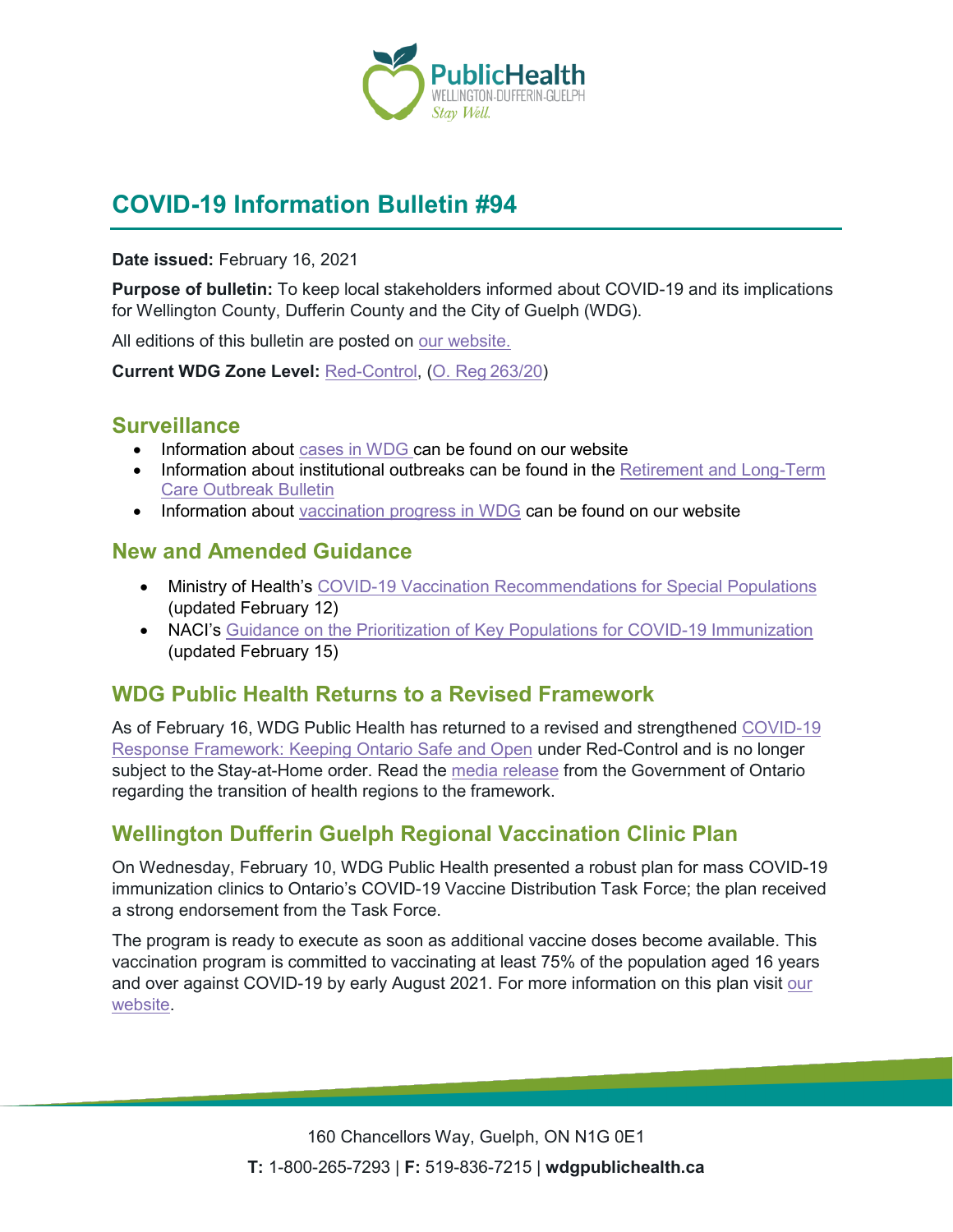

## **Webinar for Congregate Living Settings**

A webinar about the Ministry of Health's Infection Prevention and Control (IPAC) initiative is being held on Tuesday, February 23, from 2:00 to 3:00 p.m. for congregate living settings. The webinar will focus on IPAC Hubs and the support they can offer.

Please note this webinar is intended specifically for congregate living organizations/settings, such as assisted living, residential settings, shelters, and supportive housing funded and overseen by the Ministry of Health (MOH), Ministry of Municipal Affairs and Housing (MMAH), and the Ministry of Children, Community and Social Services (MCCSS) within the Ontario Health West Region. For more information or to register for this event click [here.](https://www.eventbrite.ca/e/infection-prevention-control-hubs-congregate-living-settings-webinar-tickets-141482565161)

#### **Announcements and Changes to Services**

- On February 16, the [Government of Ontario](https://news.ontario.ca/en/release/60353/ontario-improving-farm-safety-for-agri-food-workers) announced it is providing up to \$118,500 to develop specialized COVID-19 resources to better protect the health and safety of temporary foreign workers and others employed in the agri-food sector.
- On February 16, the [Government of Ontario](https://news.ontario.ca/en/release/60351/ontario-continues-unprecedented-covid-19-response-during-upcoming-legislative-session) announced that during the next sitting of the legislature it plans to continue its response to COVID-19 while laying the foundation for a strong economic recovery
- On February 12, the [Government of Ontario](https://news.ontario.ca/en/release/60340/ontario-restarting-passenger-road-tests-in-most-drivetest-centres-across-the-province) announced it is restarting in-vehicle passenger road tests on Tuesday, February 16, 2021 at most DriveTest centres across the province.
- On February 12, the [Government of Canada](https://www.canada.ca/en/public-health/news/2021/02/government-of-canada-expands-restrictions-to-international-travel-by-land-and-air.html) announced further testing and quarantine requirements for international travellers arriving to Canada's air and land ports of entry.
- On February 12, the [Government of Canada](https://www.canada.ca/en/public-services-procurement/news/2021/02/canada-negotiates-accelerated-delivery-schedule-for-pfizer-biontechs-covid-19-vaccine.html) announced that it has negotiated an accelerated delivery schedule for Pfizer-BioNTech's COVID-19 vaccine, and will receive all 40 million of its secured doses by the end of September.
- On February 12, the [Government of Canada](https://www.canada.ca/en/public-health/news/2021/02/government-of-canada-invests-53-million-to-address-covid-19-virus-variants-of-concern.html) announced it is increasing Canada's capacity to find and track variants in the country by investing \$53 million in an integrated Variants of Concern Strategy.
- On February 12, the [Government of Ontario](https://news.ontario.ca/en/release/60337/ontario-deploys-rapid-tests-to-more-essential-workplaces-and-settings) announced it is deploying test kits to more essential workplaces and sectors in order to quickly identify and help stop the spread of COVID-19.

### **Additional Resources**

- PHAC's COVID-19 Guidance for [Schools Kindergarten to Grade 12](https://www.canada.ca/en/public-health/services/diseases/2019-novel-coronavirus-infection/health-professionals/guidance-schools-childcare-programs.html) (updated February 12)
- PHAC's [Guidance for Post-Secondary Institutions During the COVID-19 Pandemic](https://www.canada.ca/en/public-health/services/diseases/2019-novel-coronavirus-infection/guidance-documents/covid-19-guidance-post-secondary-institutions-during-pandemic.html) (updated February 12)
- [COVID-19 Worker and Employee Screening](https://covid-19.ontario.ca/screening/worker/) (updated February 12)
- [COVID-19 Customer Screening](https://covid-19.ontario.ca/screening/customer/) (updated February 12)
- [Entering Canada by Land During COVID-19](https://www.canada.ca/en/public-health/services/diseases/2019-novel-coronavirus-infection/awareness-resources/entering-canada-covid-19-land.html) (February 12)
- [Entering Canada by Air During COVID-19](https://www.canada.ca/en/public-health/services/diseases/2019-novel-coronavirus-infection/awareness-resources/entering-canada-covid-19.html) (February 12)